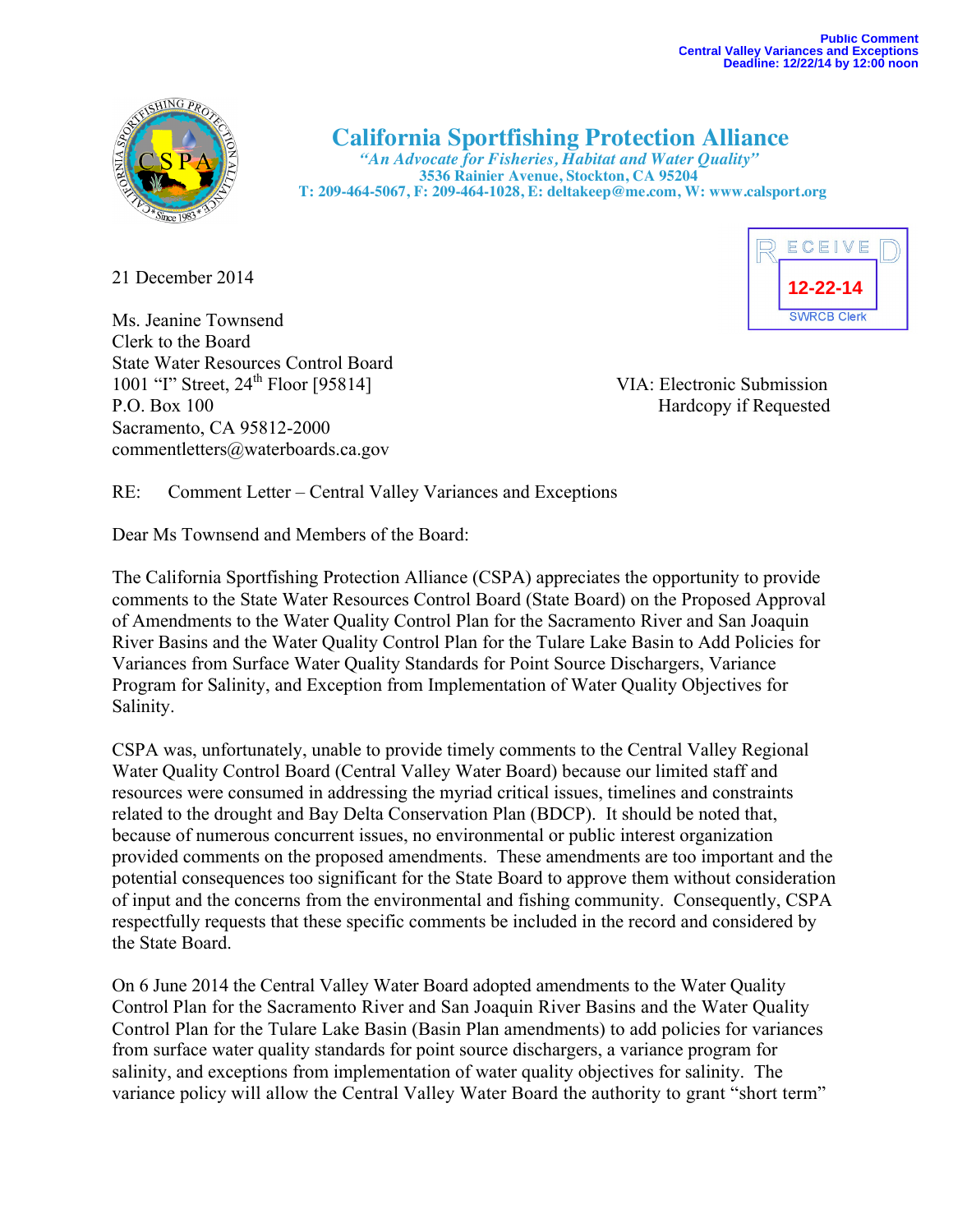exceptions from meeting water quality based effluent limitations to dischargers subject to National Pollutant Discharge Elimination System (NPDES) permits. The policy will only apply to "non-priority pollutants". The variance program for salinity and the exception for salinity establish the procedures for dischargers to obtain an exception from meeting water quality based salinity requirements in NPDES permits and waste discharge requirements.

Throughout its documents the Regional Board describes salinity constituents as being "nonpriority pollutants". This statement is true however appears to be used to lead the reader to the conclusion that since salinity constituents are not priority pollutants they are not a major concern. Other "non-priority pollutants" include chlorine and ammonia two of the most prevent pollutants found in domestic wastewater. The only impact of a pollutant being "non-priority" is that the State's *Policy for Implementation of Toxics Standards for Inland Surface Waters, Enclosed Bays, and Estuaries of California* (SIP) is not applicable. Salts have been shown to be problematic to agriculture and civilizations throughout history. The Regional Board has sparsely regulated salt constituents in the Central Valley resulting in surface and groundwater sources that exceed sustainable levels. Now, the Regional Board has adopted a Resolution that allows for another ten years of non-regulation. In the regulatory world many consultants sell delay as a product; time is money. The Regional Board has in many cases has already exhausted allowable compliance time schedules for discharger's with elevated salinity levels and has adopted their Resolution to go beyond that. The Basin Plan, page IV-17.00, allows the Regional Board to establish compliance schedules if water quality objectives cannot be immediately achieved. The Basin Plan requires that time schedules be included for completion of specific actions that demonstrate reasonable progress toward the attainment of objectives or criteria. Compliance schedules are required to be as short as practicable to achieve compliance and in no event may a schedule exceed ten years. How many decades constitutes "as short as practicable" for salinity pollutants in the Central Valley?

## **1. US EPA has interpreted Federal Regulations to prohibit studies in lieu of Effluent Limitations. The Regional Board's Basin Plan Amendment allows studies in place of Effluent Limitations contrary to Federal Regulation.**

Federal Regulations, 40 CFR 122.44(d), requires that limits must be included in permits where pollutants will cause, have reasonable potential to cause, or contribute to an exceedance of the State's water quality standards. US EPA has interpreted 40 CFR 122.44(d) in *Central Tenets of the National Pollutant Discharge Elimination System (NPDES) Permitting Program* (Factsheets and Outreach Materials, 08/16/2002) that although States will likely have unique implementation policies there are certain tenets that may not be waived by State procedures. These tenets include that "where calculations indicate reasonable potential, a specific numeric limit MUST be included in the permit. Additional "studies" or data collection efforts may not be substituted for enforceable permit limits where "reasonable potential" has been determined." The Regional Board's Amendment to the Basin Plan(s) eliminates Effluent Limitations in permits pending the outcome of a ten-year study. While US EPA's Central Tenets address NPDES permits and not Basin planning, the results are the same; permit limitations for pollutants are eliminated pending studies. The Basin Plan amendment is contrary to Federal Regulation 40 CFR 122.44.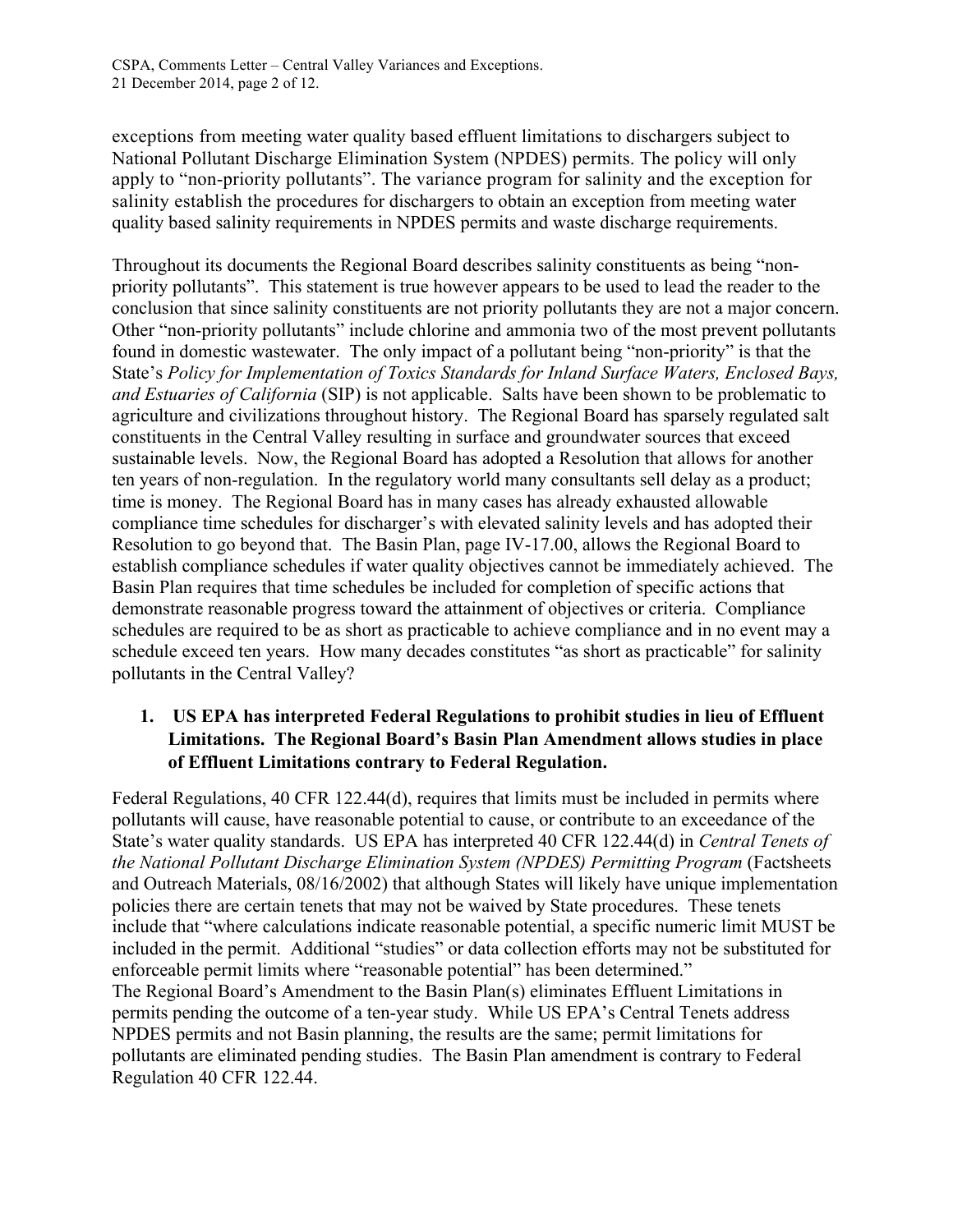## **2. The Regional Board's Amendment to the Basin Plans violates both the Federal Antidegradation Regulation, 40 CFR 131.12, and the State Antidegradation Policy, Resolution 69-16.**

The **State's Antidegradation Policy** (Resolution 68-16), which is also incorporated into the Regional Board's Basin Plan, requires that:

Existing high quality water will be maintained until it has been demonstrated that any change will be with the maximum benefit to the people of the State.

The change will not unreasonably affect present and anticipated beneficial uses. The change will not result in water quality less than prescribed in the policies.

Any activity which produces a waste or increased volume or concentration will be required to meet waste discharge requirements which will result in the best practicable treatment or control of the discharge necessary to assure that a pollution or nuisance will not occur and the highest water quality with maximum benefit to the people of the state will be maintained.

#### 40 CFR **§**131.12 **Federal Antidegradation Regulation** requires that:

(a) The State shall develop and adopt a statewide antidegradation policy and identify the methods for implementing such policy pursuant to this subpart. The antidegradation policy and implementation methods shall, at a minimum, be consistent with the following:

(1) Existing instream water uses and the level of water quality necessary to protect the existing uses shall be maintained and protected.

(2) Where the quality of the waters exceed levels necessary to support propagation of fish, shellfish, and wildlife and recreation in and on the water, that quality shall be maintained and protected unless the State finds, after full satisfaction of the intergovernmental coordination and public participation provisions of the State's continuing planning process, that allowing lower water quality is necessary to accommodate important economic or social development in the area in which the waters are located. In allowing such degradation or lower water quality, the State shall assure water quality adequate to protect existing uses fully. Further, the State shall assure that there shall be achieved the highest statutory and regulatory requirements for all new and existing point sources and all cost-effective and reasonable best management practices for nonpoint source control.

(3) Where high quality waters constitute an outstanding National resource, such as waters of National and State parks and wildlife refuges and waters of exceptional recreational or ecological significance, that water quality shall be maintained and protected.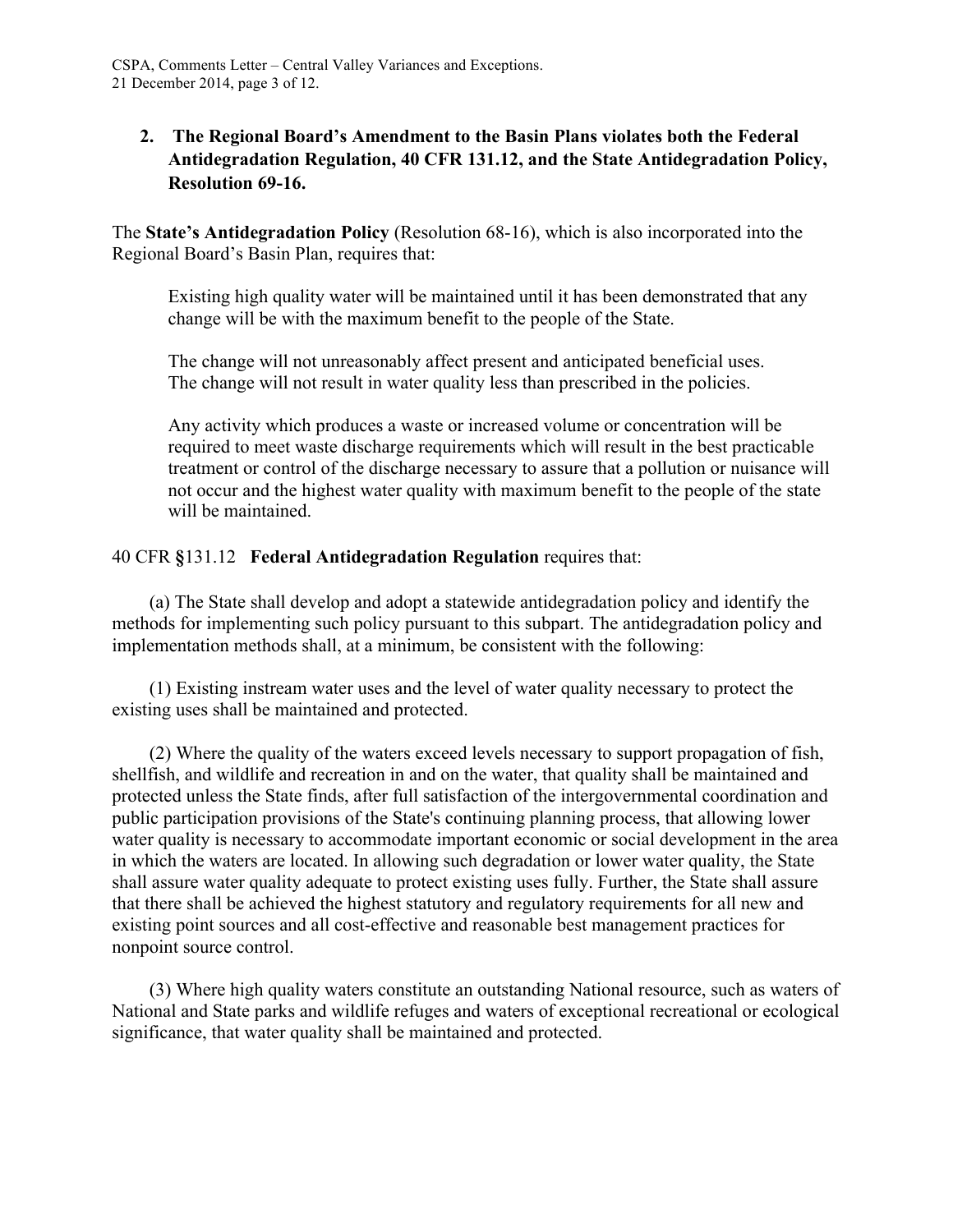CSPA, Comments Letter – Central Valley Variances and Exceptions. 21 December 2014, page 4 of 12.

(4) In those cases where potential water quality impairment associated with a thermal discharge is involved, the antidegradation policy and implementing method shall be consistent with section 316 of the Act.

CWC Sections 13146 and 13247 require that the Board in carrying out activities which affect water quality shall comply with state policy for water quality control unless otherwise directed by statute, in which case they shall indicate to the State Board in writing their authority for not complying with such policy. The State Board has adopted the Antidegradation Policy (Resolution 68-16), which the Regional Board has incorporated into its Basin Plan. The Regional Board is required by the CWC to comply with the Antidegradation Policy.

Section 101(a) of the Clean Water Act (CWA), the basis for the antidegradation policy, states that the objective of the Act is to "restore and maintain the chemical, biological and physical integrity of the nation's waters." Section 303(d)(4) of the CWA carries this further, referring explicitly to the need for states to satisfy the antidegradation regulations at 40 CFR § 131.12 before taking action to lower water quality. These regulations (40 CFR  $\&$  131.12(a)) describe the federal antidegradation policy and dictate that states must adopt both a policy at least as stringent as the federal policy as well as implementing procedures.

California's antidegradation policy is composed of both the federal antidegradation policy and the State Board's Resolution 68-16 (State Water Resources Control Board, Water Quality Order 86-17, p. 20 (1986) ("Order 86-17); Memorandum from Chief Counsel William Attwater, SWRCB to Regional Board Executive Officers, "federal Antidegradation Policy," pp. 2, 18 (Oct. 7, 1987) ("State Antidegradation Guidance")). As a state policy, with inclusion in the Water Quality Control Plan (Basin Plan), the antidegradation policy is binding on all of the Regional Boards (Water Quality Order 86-17, pp. 17-18).

Implementation of the state's antidegradation policy is guided by the State Antidegradation Guidance, SWRCB Administrative Procedures Update 90-004, 2 July 1990 ("APU 90-004") and USEPA Region IX, "Guidance on Implementing the Antidegradation Provisions of 40 CFR 131.12" (3 June 1987) (" Region IX Guidance"), as well as Water Quality Order 86-17.

The Regional Board must apply the antidegradation policy whenever it takes an action that will lower water quality (State Antidegradation Guidance, pp. 3, 5, 18, and Region IX Guidance, p. 1). Application of the policy does not depend on whether the action will actually impair beneficial uses (State Antidegradation Guidance, p. 6). Actions that trigger use of the antidegradation policy include issuance, re-issuance, and modification of NPDES and Section 404 permits and waste discharge requirements, waiver of waste discharge requirements, issuance of variances, relocation of discharges, issuance of cleanup and abatement orders, increases in discharges due to industrial production and/or municipal growth and/other sources, exceptions from otherwise applicable water quality objectives, etc. (State Antidegradation Guidance, pp. 7- 10, Region IX Guidance, pp. 2-3). Both the state and federal policies apply to point and nonpoint source pollution (State Antidegradation Guidance p. 6, Region IX Guidance, p. 4).

The State Board's APU 90-004 specifies guidance to the Regional Boards for implementing the state and federal antidegradation policies and guidance. The guidance establishes a two-tiered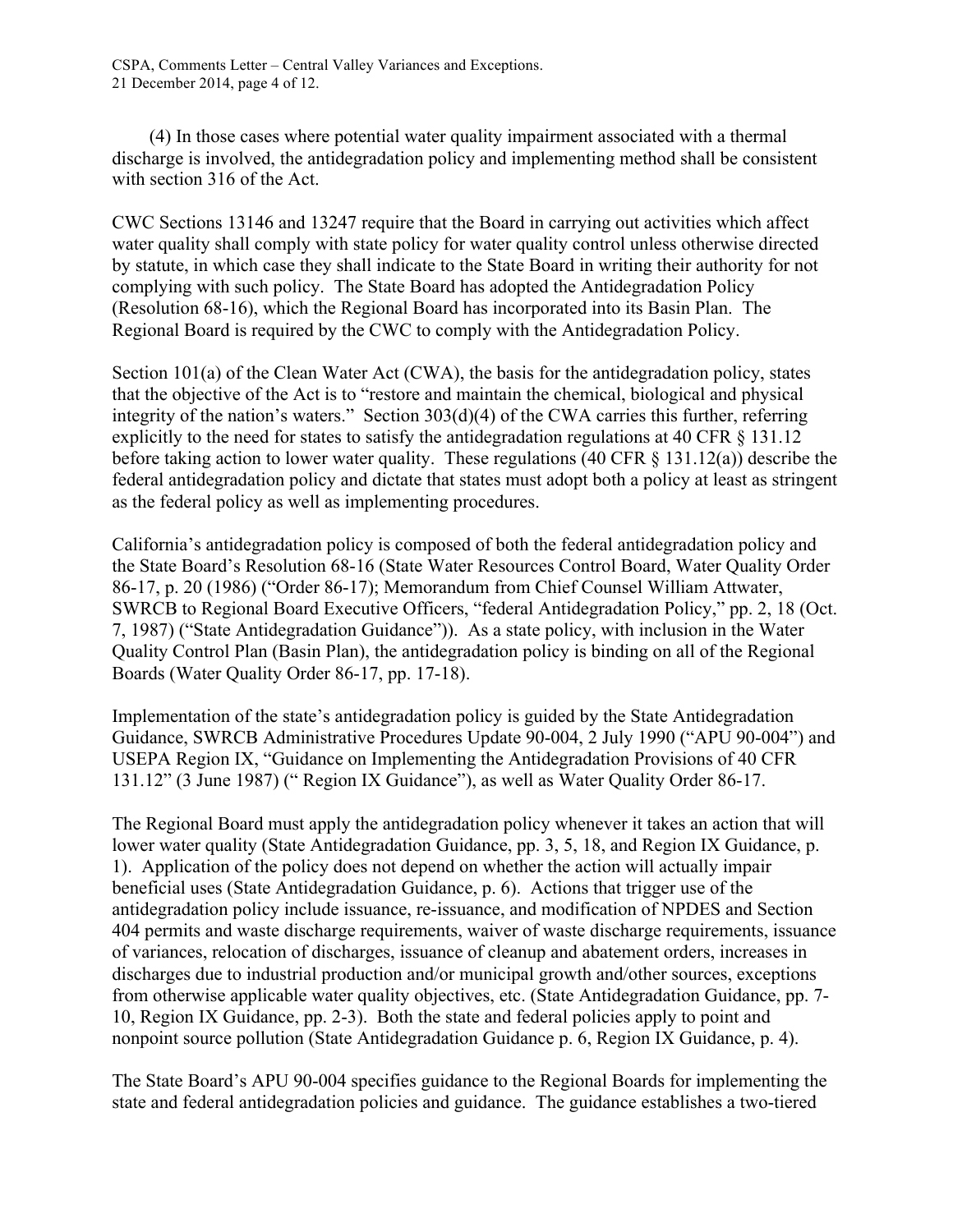process for addressing these policies and sets forth two levels of analysis: a simple analysis and a complete analysis. A simple analysis may be employed where a Regional Board determines that: 1) a reduction in water quality will be spatially localized or limited with respect to the waterbody, e.g. confined to the mixing zone; 2) a reduction in water quality is temporally limited; 3) a proposed action will produce minor effects which will not result in a significant reduction of water quality; and 4) a proposed activity has been approved in a General Plan and has been adequately subjected to the environmental and economic analysis required in an EIR. A complete antidegradation analysis is required if discharges would result in: 1) a substantial increase in mass emissions of a constituent; or 2) significant mortality, growth impairment, or reproductive impairment of resident species. Regional Boards are advised to apply stricter scrutiny to non-threshold constituents, i.e., carcinogens and other constituents that are deemed to present a risk of source magnitude at all non-zero concentrations. If a Regional Board cannot find that the above determinations can be reached, a complete analysis is required.

Even a minimal antidegradation analysis would require an examination of: 1) existing applicable water quality standards; 2) ambient conditions in receiving waters compared to standards; 3) practicable treatment and control (BPTC); 6) comparison of the proposed increased loadings relative to other sources; 7) an assessment of the significance of changes in ambient water quality and 8) whether the waterbody was a ONRW. A minimal antidegradation analysis must also analyze whether: 1) such degradation is consistent with the maximum benefit to the people of the state; 2) the activity is necessary to accommodate important economic or social development in the area; 3) the highest statutory and regulatory requirements and best management practices for pollution control are achieved; and 4) resulting water quality is adequate to protect and maintain existing beneficial uses.

The Regional Board's Antidegradation Analysis is included in the Variance Final Staff Report, Section 6.1.1, dated June 2014, beginning on page 57 and continuing through page 61. Our comments regarding the adequacy of the Antidegradation Analysis are as follows:

- a. The Antidegradation Analysis fails to identify the water bodies that may be impacted by the Basin Plan Amendment.
- b. The Antidegradation Analysis fails to assess the current water quality in the water bodies that may be impacted by the Basin Plan Amendment.
- c. The Antidegradation Analysis fails to identify the beneficial uses of the water bodies that may be impacted by the Basin Plan Amendment.
- d. The Antidegradation Analysis fails to assess the current condition of the designated beneficial uses of the water bodies that may be impacted by the Basin Plan Amendment.
- e. The Antidegradation Analysis fails to assess the potential impacts to the designated beneficial uses of the water bodies that may be impacted by the Basin Plan Amendment.
- f. The Antidegradation Analysis fails to assess the current quality of the wastewater discharges that may be impacted by the Basin Plan Amendment.
- g. The Antidegradation Analysis fails to assess the potential water quality of the wastewater discharges if they are granted coverage under the Basin Plan Amendment.
- h. The Regional Board's Final Staff Report, pages 59 and 61, state that: "*Salinity Reduction Study Work Plans and salinity-based watershed management plan in NPDES permits, WDRs, and conditional waivers. These plans are considered to be best practicable*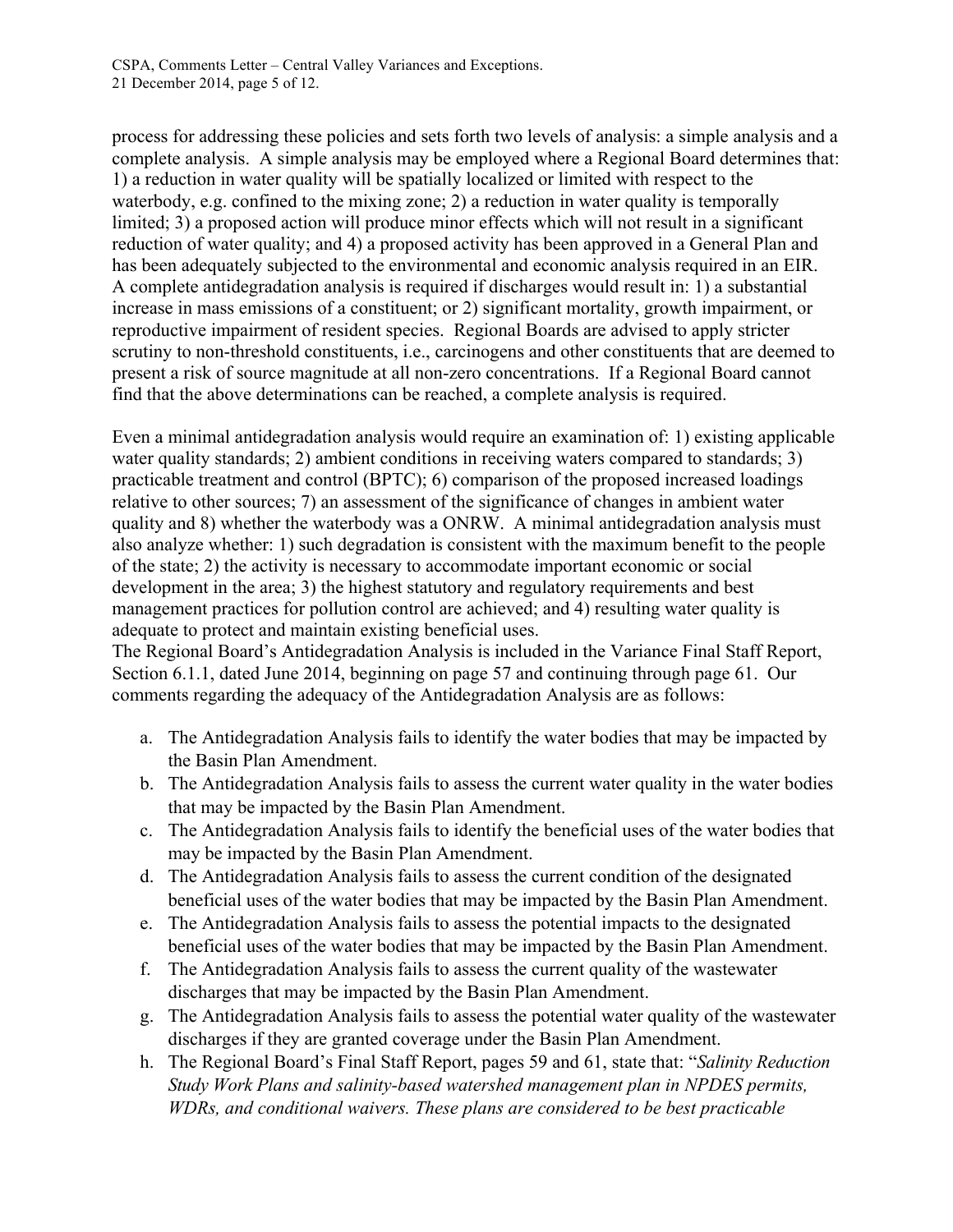*treatment and control for salinity constituents since they include consideration of all measures short of end-of-pipe treatment*." The Antidegradation Analysis does not assess best practicable treatment and control at existing wastewater treatment facilities and fails to discuss land disposal.

- i. The State's Antidegradation Policy requires that: "*Any activity which produces a waste or increased volume or concentration will be required to meet waste discharge requirements which will result in the best practicable treatment or control of the discharge necessary to assure that a pollution or nuisance will not occur and the highest water quality with maximum benefit to the people of the state will be maintained*." Pollution is defined in the California Water Code as: "*Pollution" means an alteration of the quality of the waters of the state by waste to a degree which unreasonably affects either of the following: (A) the waters for beneficial uses. (B) Facilities which serve these beneficial uses. (2) "Pollution" may include "contamination.*"" The Regional Board's Basin Plan Amendment allows for wastewater dischargers to pollute (exceed water quality standards and criteria which have been shown to be necessary to protect the beneficial uses of surface and/or ground water) water of the state for ten years.
- j. The Regional Board's Basin Plan Amendment, including supporting documents such as the Final Staff Report, relies on the findings of a memorandum, dated 6 December 2006, by Larry Walker Associates, *Technical Evaluation of a Variance Policy and Interim Salinity Program for the Central Valley Region* (Larry Walker Report)*.* The Larry Walker Report assessed the conditions at three wastewater treatment plants with regard to salinity based on meeting a discharge limitation of 700 umhos/cm (A limitation based on protecting irrigated agricultural beneficial uses). Based on the Larry Walker Report the Regional Board concludes that incremental improvements on instream water quality would be minimal.

However, a *Biological Significance* document sent to the Regional Board regarding the Musco Olive facility, dated November 1<sup>st</sup> 2006, James M. Harrington, Staff Water Quality Biologist with the California Department of Fish and Game, citing McKee and Wolf (1971 Water Quality Criteria, State Water Resources Control Board) wrote that: "Surveys of inland fresh waters indicates that good mixes of fish fauna are found where conductivity values range between 150 and 500 umhos/cm. Even in the most alkaline waters, the upper tolerance limit for aquatic life is approximately 2000 umhos/cm."

Industrial beneficial uses can require salinity levels far below the 700 umhos/cm level. McKee and Wolf (1971 Water Quality Criteria, State Water Resources Control Board) and recent literature also lists numerous industries where the water supply requirements are below 700 umhos/cm, such as boiler and cooling tower feed water, confectionary, ice manufacture, breweries, plastics (clear) manufacture. "*Conductivity —* measure of electrical conductivity (dissolved salt) in a sample of water. It is measured in micro siemens/cm (uS/cm, the same as micromhos/cm), and has a close approximate relationship with TDS (multiply conductivity by 0.67 to get approximate TDS value). Make-up water typically has a conductivity in the range 100-550 whereas cooling water can range from 500 to 2,750 depending on the conductivity of the make-up water." (Emphasis added) *WG-2 Cooling Tower Guideline PWCM December 2009, http://www.qwc.qld.gov.au/business/pdf/wg-2-cooling-tower-guideline-pwcm-final.pdf* .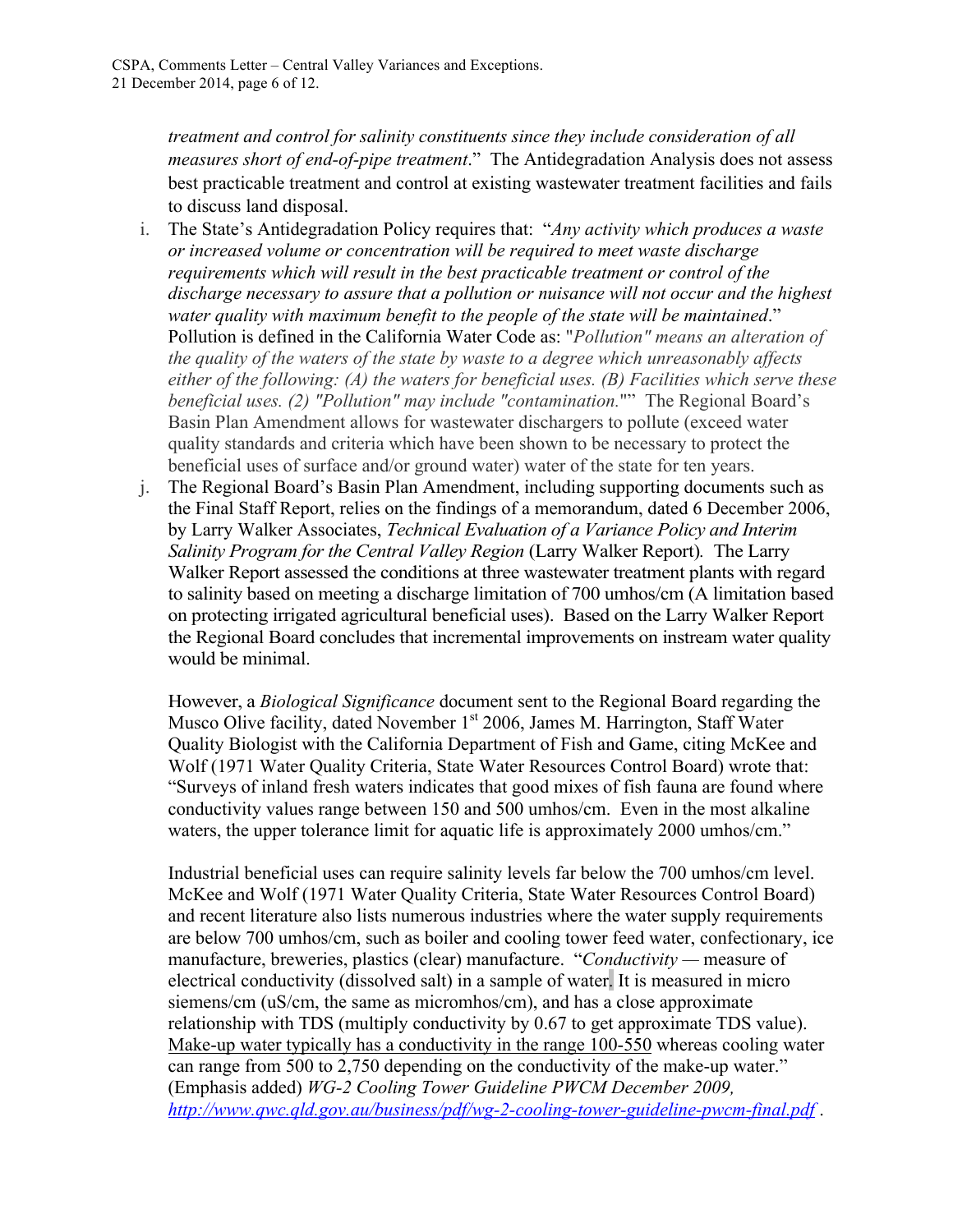For most cooling towers using Seattle supplied water, conductivity readings between 500 and 750 microsiemens is considered relatively efficient. Lower settings waste water and may also increase corrosion potential. You may also wish to track pH. (Emphasis added) *Water Smart Technology, Incentives and Assistance For Commercial Custom, http://www.savingwater.org/docs/coolingtower\_savemoney.pdf* 

The Regional Board's assessment of levels of salinity and the impacts to beneficial uses based on a lowest conductivity level of 700 umhos/cm is not protective of the Freshwater Aquatic Life and Industrial beneficial uses of the receiving streams in the Central Valley. Assessing protection of all beneficial uses would change the "small incremental increase" conclusions reached by the Regional Board and their consultant's Report. The Antidegradation Analysis fails to assess protection of all of the designated beneficial uses of the applicable receiving streams.

k. The Regional Board and their consultant's Report conclude that assessing protection of all beneficial uses would only result in a "small incremental increase" in pollutants. This conclusion is the mantra of the regulated community and some of their consultants. However, federal regulations and State policy states the opposite, 40 CFR 122.44 (d) clearly states that whenever a pollutant has a reasonable potential to exceed a water quality standard an Effluent limitation must be included in a permit. Also, 40 CFR 122.44(d)(1)(ii) requires a statistical variability analysis be conducted to project the maximum possible pollutant concentration in analyzing whether a reasonable potential exists to exceed a water quality standard. The State's SIP, Section 1.3, simply requires an effluent limitation be developed if a pollutant concentration exceeds a water quality standard.

The Regional Board and their cited Report did not statistically project the maximum possible pollutant concentrations when assessing the receiving stream would only realize a "small incremental increase" in pollutants and under the State and Federal regulations any exceedance of standards and objectives is significant and worthy of establishing limitations.

The Regional Board's analysis is limited and flawed. For example, Regional Board Order No. R5-2007-0116, for Bell Carter Olive Company and the City of Corning, allows 79,800 pounds per day of total dissolved solids (TDS), based on a flow rate of 1 mgd and a concentration of 9,560 mg/l of TDS to be discharged into the Sacramento River as a daily maximum. Obviously, the incremental increase in salinity levels as compared to water quality standards in much more than a "small incremental increase". The Regional Board's assessment of impacts to the entire Basin, based on a 3 municipalities, is misleading and incomplete.

l. The Regional Board concludes that allowing a ten year exemption from salinity standards is in the best interest of the people of California based on their analysis that reverse osmosis (RO) is expensive and the resulting sewer fees are unwarranted and unreasonable. The Regional Board did not assess the costs to all Californians if salinity standards are allowed to be exceeded: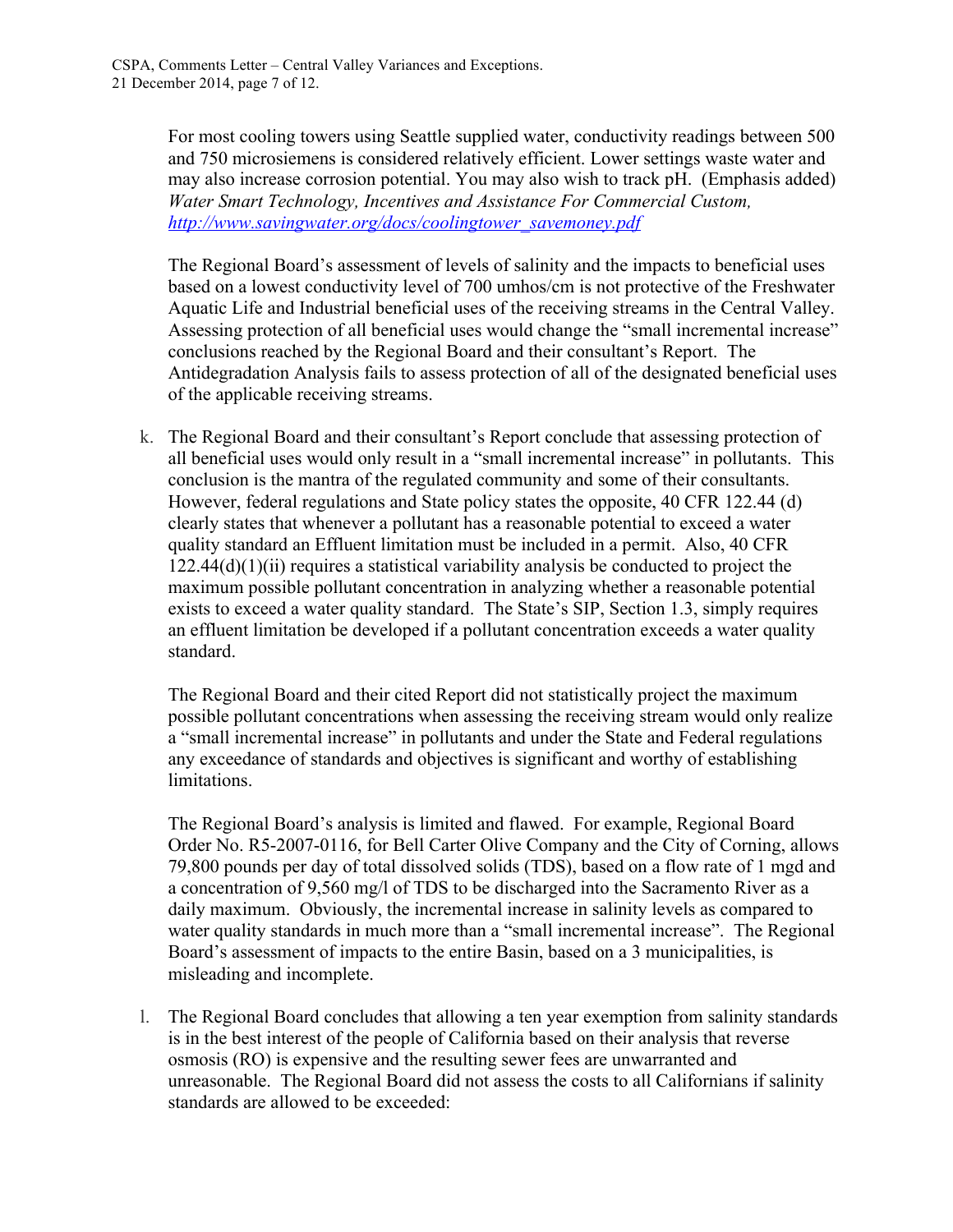a. Saline waters have been shown to be toxic to crops and reduce crop yields (Irrigation With Reclaimed Municipal Wastewater, A Guidance Manual, SWRCB Report No. 84-1) Table 3-6, Table 3-7 and Figure 3-1). Crop yield reductions for sensitive crops is observed when irrigation waters exceed 700 umhos/cm (*Ayers R.S. and D.W. Westcott, Water Quality for Agriculture, Food and Agriculture Organization of the United Nations – Irrigation and Drainage Paper No. 29, Rev. 1, Rome (1985))* and crop yields for moderate and salt tolerant crops decrease as salinity increases. The State Water Resources Control Board's *Irrigation with Reclaimed Municipal Waste (July 1984)* and *McKee and Wolf* (1971 Water Quality Criteria), state that waters with TDS above 2,100 mg/l are unsuitable for any irrigation under most conditions.

Obviously, salinity levels in some wastewater dischargers and receiving stream exceed 700 umhos/cm conductivity levels. The Antidegradation Analysis fails to assess the existing crop yield losses due to salts. What is the cost to farmers and the California public from crop reductions due to salts? What level of crop reductions will be observed due to allowing increased salinity levels under the Regional Board's Basin Plan amendment and what are the associated costs?

*b.* RO systems are currently in common industrial use due to high salinity levels in water supply systems:

"*Industrial Applications: Reverse osmosis systems can be used to treat boiler feed water, industrial wastewater, process water and more. A few of the major uses are: Boiler Feed Water Treatment: RO is used to reduce the solids content of waters prior to feeding into boilers for the power generation and other industries. Pharmaceutical: Reverse osmosis is an approved treatment process for the production of United States Pharmacopeia (USP) grade water for pharmaceutical applications.*

*Food & Beverage: Water used to process food products and to produce beverages is often treated by a reverse osmosis system.*

*Semiconductor: Reverse osmosis is an accepted component of a treatment process to produce ultrapure water in the semiconductor industry.*

*Metal Finishing: RO systems have been successfully applied to a variety of metal finishing operations including several types of copper, nickel and zinc electroplating; nickel acetate seal; and black dye.*"

(http://www.wateronline.com/doc/use-of-reverse-osmosis-increasing-in-industri-0001)

While the Regional Board has a knee jerk response to any mention to the use of RO at domestic wastewater treatment plants, they have turned a blind eye to common RO usage in local industry due to a high salinity water supply. The Regional Board fails to assess the costs to industry for the existing salinity levels and failure to protect the Industrial Beneficial use of receiving waters resulting in the necessity to install RO prior to using the water. What are the costs to Californians for products produced by industry when RO systems must be installed in order to use the water to produce their products? How will the costs to industry and consumers increase as salinity levels increase under the Regional Board's Basin Plan amendment?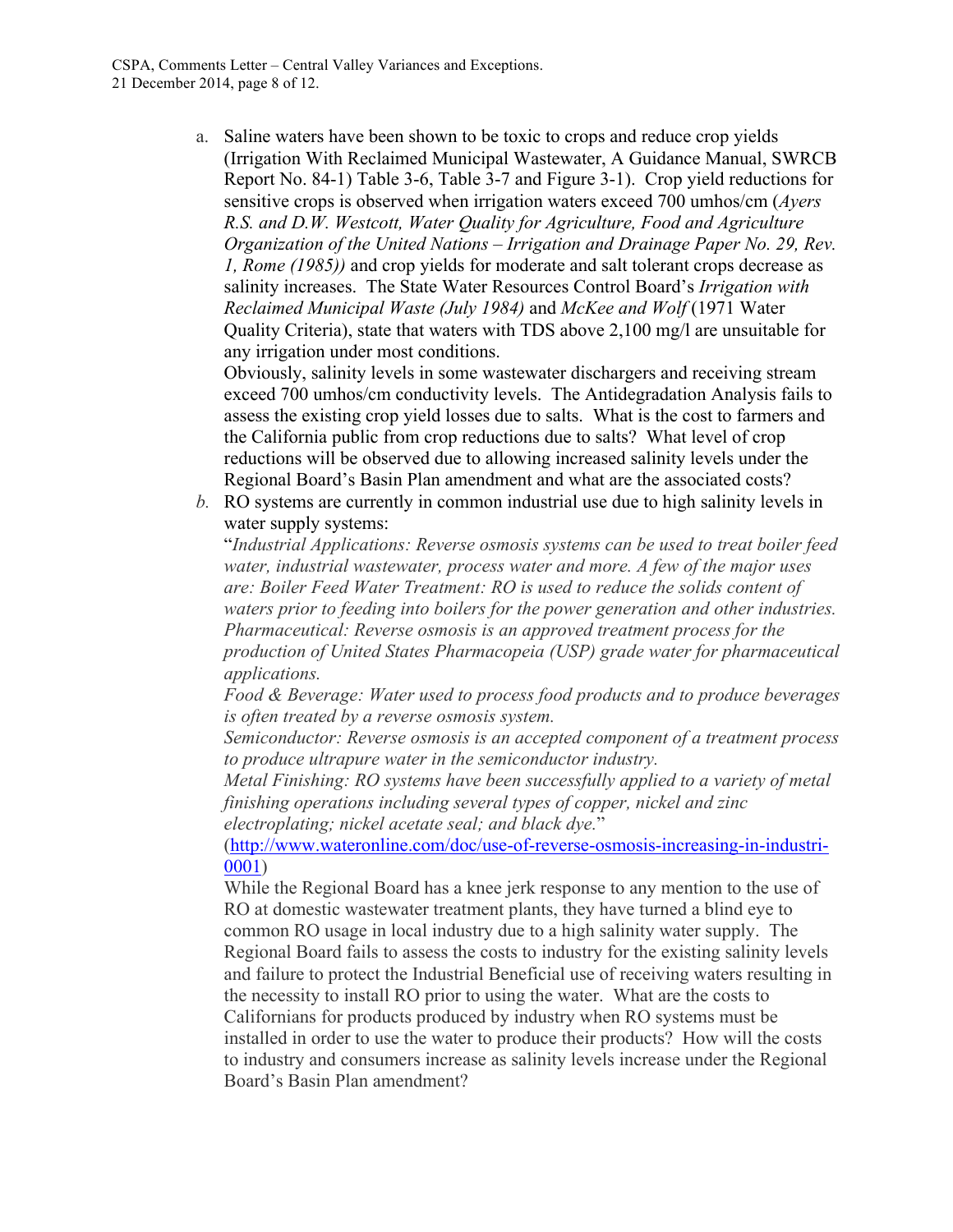c. In a *Biological Significance* document sent to the Regional Board regarding the Musco Olive facility, dated November 1<sup>st</sup> 2006, James M. Harrington, Staff Water Quality Biologist with the California Department of Fish and Game, citing McKee and Wolf (1971 Water Quality Criteria, State Water Resources Control Board) wrote that: "Surveys of inland fresh waters indicates that good mixes of fish fauna are found where conductivity values range between 150 and 500 umhos/cm. Even in the most alkaline waters, the upper tolerance limit for aquatic life is approximately 2000 umhos/cm." The Regional Board failed to assess the costs associated with the loss and/or of fisheries to commercial fisheries and the public.

It is doubtful the Californians would agree that it is in their best interest that individual communities benefit by reduced sewer rates while food prices and the prices for other goods and services increase due to the failure to adequately regulate salt levels in wastewater discharges. Californians have routinely voted for bonds and tax measure that support clean water: the Regional Board's conclusions that all of California would support dirty water in favor of lower sewer rates in a few communities in the Central Valley. The Regional Board has failed to assess the true costs associated with their Basin Plan amendment.

- m. In additions to increased sewer rates, the increased production of greenhouse gasses associated with the increased power usage from RO units is the only other reason cited why the Basin Plan amendment would be in the best interest of the people of California. It is interesting that the Regional Board should cite increased power use and the corresponding greenhouse gas emissions as their reason for allowing degraded water quality. We could not find a single example of the Regional Board denying an expansion of any wastewater systems due to greenhouse gas production. The Regional Board, in allowing increased and expanded wastewater treatment systems often defends their decision to allow such increases based on jobs and has not mentioned greenhouse gasses. The Regional Board also fails to assess the current and increased greenhouse gas production due to industrial uses of RO due to high salinity levels. The Regional Board does not assess the impacts of degraded water quality as compared to the production of greenhouse gasses and also fails to look at alternative energy sources for the RO units such as solar power. The Regional Board has routinely required the use of ultraviolet (UV) light in place of chlorine for the disinfection of wastewater; UV disinfection uses significantly more power than using chemical disinfection, yet the Regional Board has failed to discuss greenhouse gas production when requiring UV disinfection.
- n. The Regional Board's Antidegradation analysis fails to discuss groundwater discharges and the fact the lining wastewater disposal ponds, rather than RO, is likely BPTC. While the Basin Plan Amendment also exempts lad disposal systems, the discussions and analysis appears to be solely based on surface waters.
- o. The Regional Board states that the surface water conditions are largely due to sources other than municipalities and industrial wastewater discharges. The Regional Board's argument seems to be that they have failed to adequately regulate agricultural discharges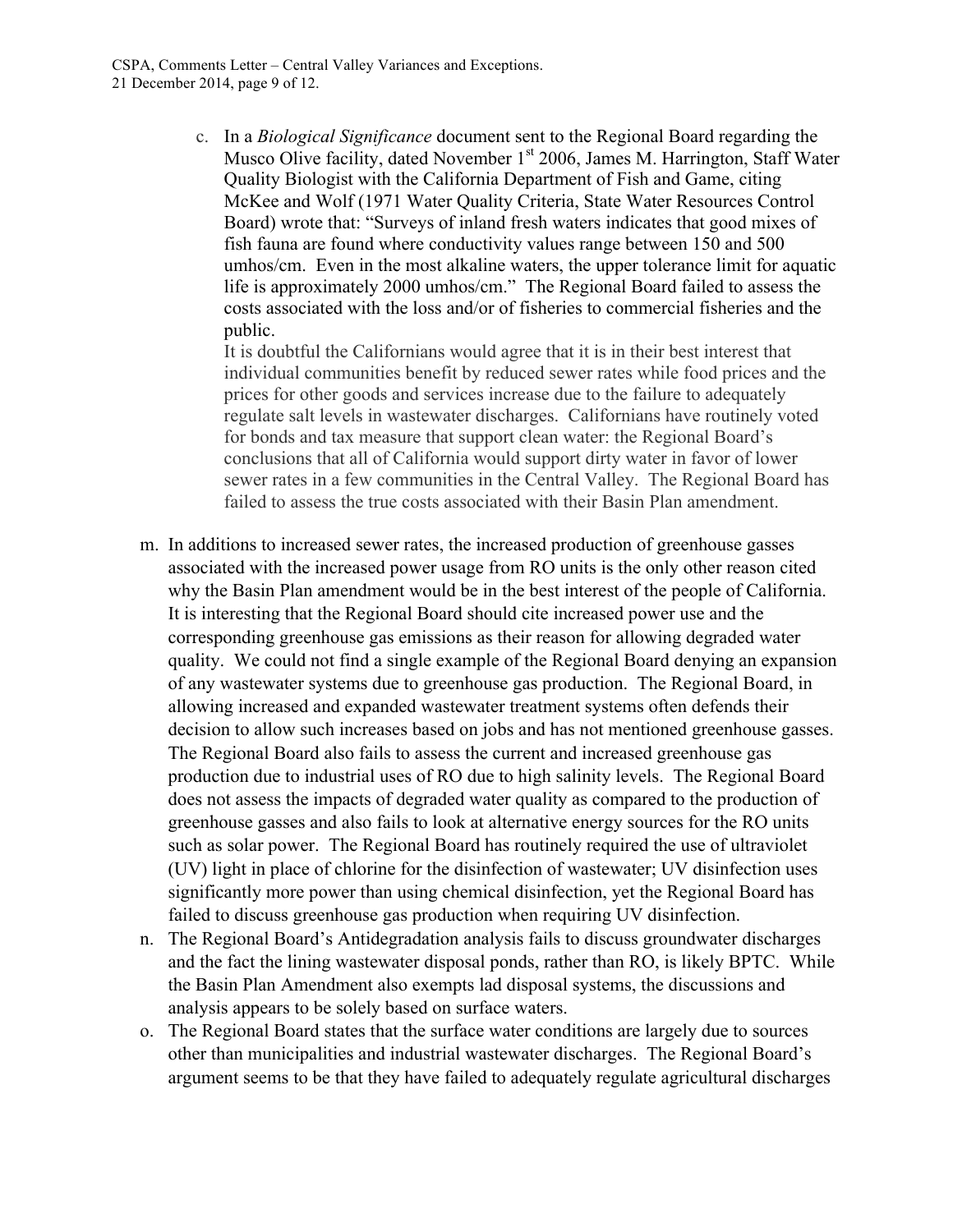and therefore assimilative capacity for municipalities does not exist. This would not eliminate the need to properly regulate municipal and industrial wastewater discharges.

p. The Regional Board has not determined whether the quality of the surface waters exceed levels necessary to support propagation of fish, shellfish, and wildlife and recreation in and on the water. There is no such discussion in the Antidegradation Analysis. As is cited above: James M. Harrington, Staff Water Quality Biologist with the California Department of Fish and Game, citing McKee and Wolf (1971 Water Quality Criteria, State Water Resources Control Board) wrote that: "Surveys of inland fresh waters indicates that good mixes of fish fauna are found where conductivity values range between 150 and 500 umhos/cm. Even in the most alkaline waters, the upper tolerance limit for aquatic life is approximately 2000 umhos/cm."

The State's Antidegradation Policy requires that changes in water quality will not result in water quality less than prescribed in the policies. Drinking water standards are included in the Basin Plan under the Chemical Constituents Objective and agricultural water quality objectives are included under the narrative toxicity Objective. Certainly, a water quality objective that is protective of freshwater aquatic life could be assessed under the narrative toxicity objective and based on recommendations from Fish and Game as cited above. Water quality objectives for the protection of the Industrial beneficial use could be similarly developed. The Regional Board's Antidegradation Analysis fails to address the impacts of their Basin Plan amendment on the beneficial uses of receiving waters.

- q. The Regional Board's documents state that increases in salinity levels from existing levels will not be allowed under the Basin Plan amendment. However, the Regional Board's Basin Plan amendment states that: "*The proposed amendments allow setting an interim*  effluent limitation at a level higher than the current level of the constituent in the effluent *to account for drought, water conservation or water recycling efforts.*" This provides a loophole for virtually every wastewater discharger yet is not discussed in the Antidegradation Analysis. The volume of salts discharged to surface and ground waters will be allowed to increase under the Basin Plan amendment contrary to the Antidegradation analysis findings.
- r. The Basin Plan amendment covers California's Central Valley. The Antidegradation Analysis fails to assess where high quality waters constitute an outstanding National resource, such as waters of National and State parks and wildlife refuges and waters of exceptional recreational or ecological significance. In such areas water quality is required to be maintained and protected. The Antidegradation Analysis is silent on this issue.

#### 3. **The Regional Board has failed to develop water quality objectives that are protective of the Industrial and Freshwater Aquatic Life beneficial uses in accordance with California Water Code 13241.**

 **CWC 13241:** Each regional board shall establish such water quality objectives in water quality control plans as in its judgment will ensure the reasonable protection of beneficial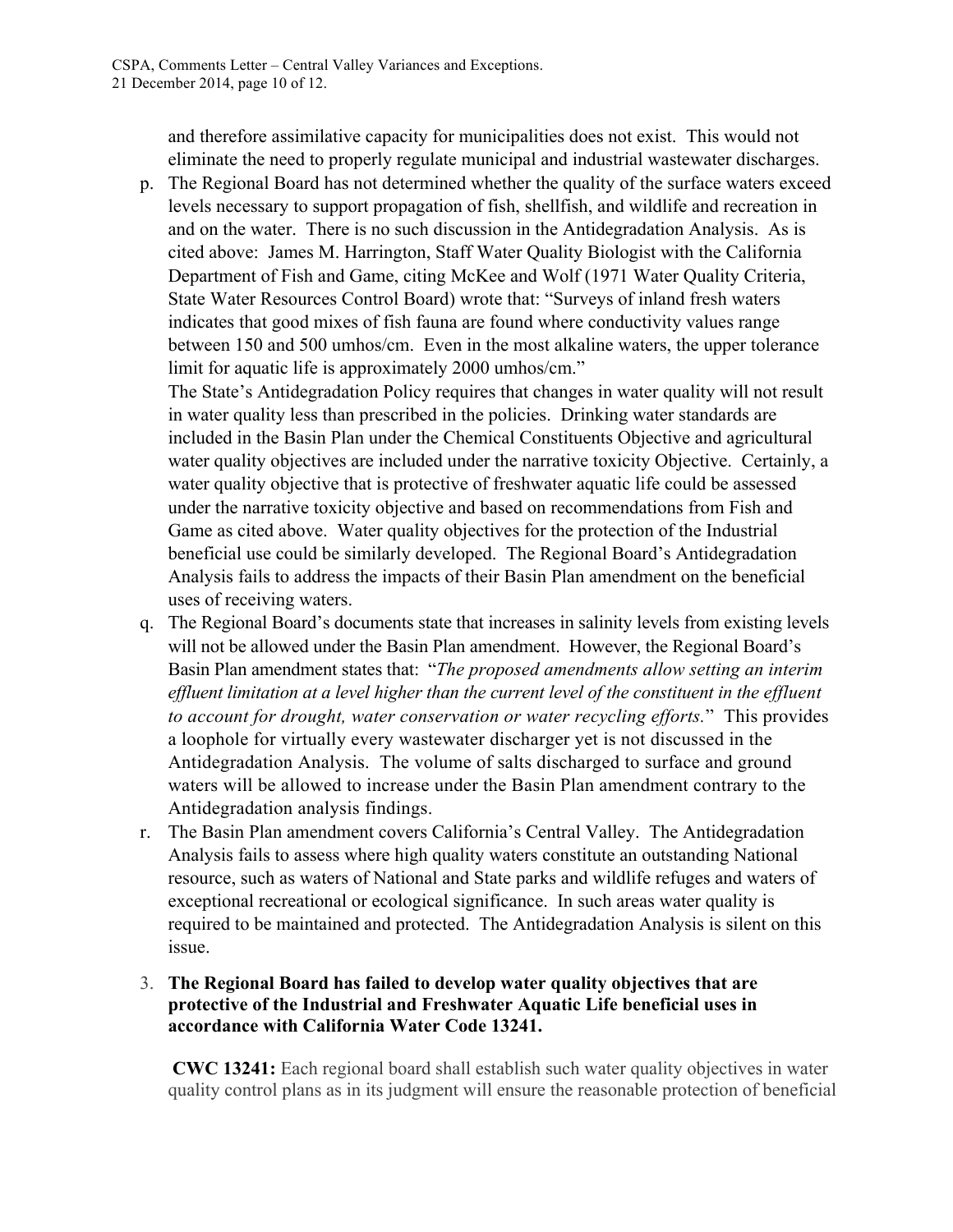uses and the prevention of nuisance; however, it is recognized that it may be possible for the quality of water to be changed to some degree without unreasonably affecting beneficial uses. Factors to be considered by a regional board in establishing water quality objectives shall include, but not necessarily be limited to, all of the following: (a) Past, present, and probable future beneficial uses of water. (b) Environmental characteristics of the hydrographic unit under consideration, including the quality of water available thereto. (c) Water quality conditions that could reasonably be achieved through the coordinated control of all factors which affect water quality in the area. (d) Economic considerations. (e) The need for developing housing within the region. (f) The need to develop and use recycled water.

The Regional Board has failed to develop water quality objectives for salinity that are protective of the Industrial and freshwater aquatic life beneficial uses.

## **4. The Regional Board's Basin Plan amendment fails to comply with the requirements of California Water Code Section 13242.**

 **CWC 13242:** "*The program of implementation for achieving water quality objectives shall include, but not be limited to: (a) A description of the nature of actions which are necessary to achieve the objectives, including recommendations for appropriate action by any entity, public or private. (b) A time schedule for the actions to be taken. (c) A description of surveillance to be undertaken to determine compliance with objectives.*" The Regional Board's Basin Plan amendment exempts wastewater dischargers from achieving water quality objectives, from taking any action to achieve compliance with water quality objectives and generally ignores the requirements of CWC 13242.

**5. The Regional Board's Basin Plan Amendment fails to comply with the requirements of federal regulations 40 CFR 131.10 by failing to protect the freshwater aquatic life, irrigated agriculture, drinking water and industrial beneficial uses of surface waters by imposing effluent limitations.**

#### **40 CFR §131.10 Designation of uses.**

*"(a) Each State must specify appropriate water uses to be achieved and protected. The classification of the waters of the State must take into consideration the use and value of water for public water supplies, protection and propagation of fish, shellfish and wildlife, recreation in and on the water, agricultural, industrial, and other purposes including navigation. In no case shall a State adopt waste transport or waste assimilation as a designated use for any waters of the United States.*

*(b) In designating uses of a water body and the appropriate criteria for those uses, the State shall take into consideration the water quality standards of downstream waters and shall ensure that its water quality standards provide for the attainment and maintenance of the water quality standards of downstream waters.*